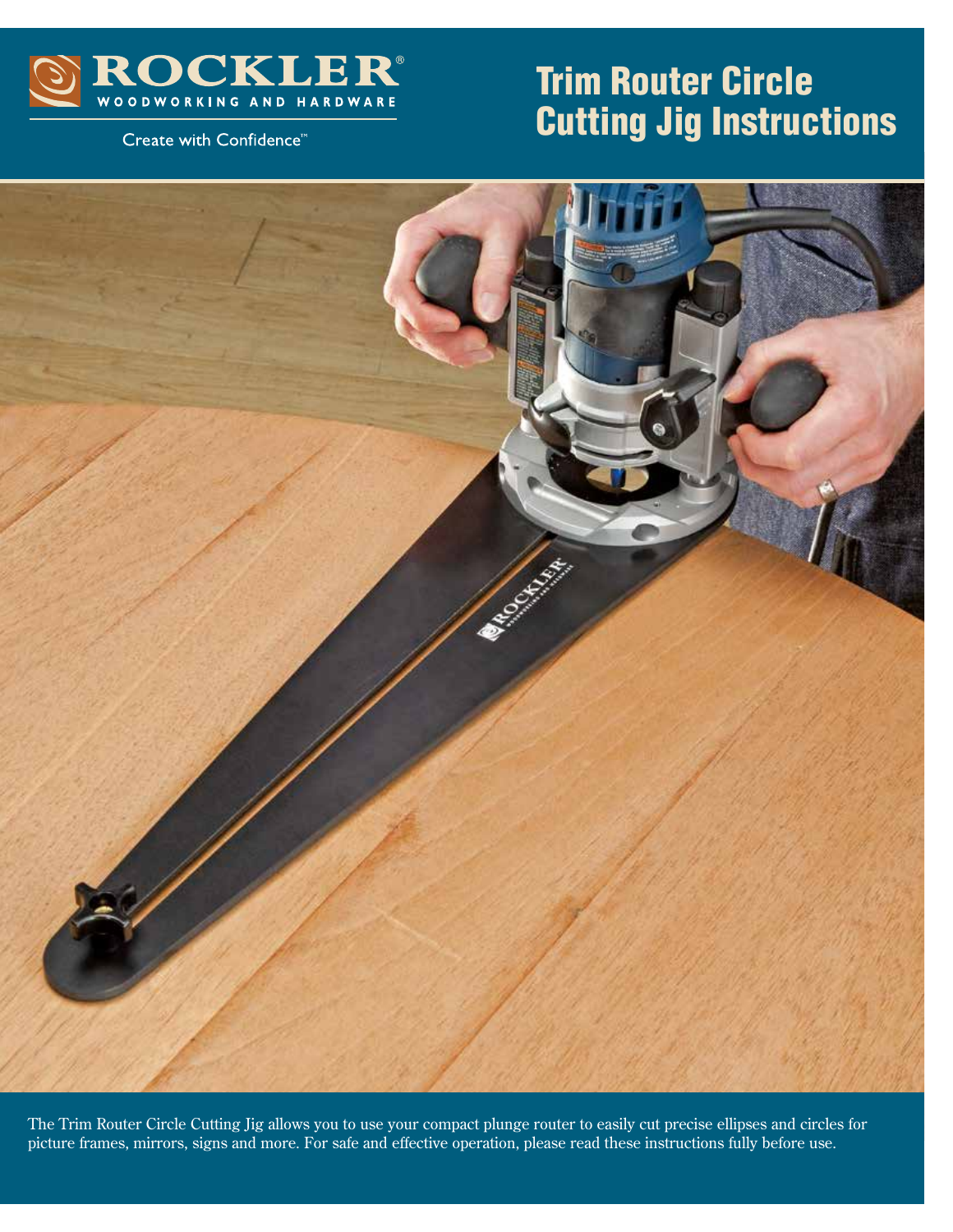# **GENERAL SAFETY WARNINGS**

This product is designed for specific applications as defined in the instructions and should not be modified and/or used for any other applications. Before using the Trim Router Cirlce Cutting Jig, read, understand and follow all instructions and safety information provided. **KEEP THESE INSTRUCTIONS FOR FUTURE REFERENCE**.

- **>** Always confirm that you are using the most recent version of the Instructions and safety warnings for your product. To find the most recent version, find the product page on Rockler.com and click on the link to the Instructions.
- **>** For any tool used in conjunction with this product, always read, understand and follow the instructions and safety warnings in the owner's manual for that tool. If you do not have the owner's manual, obtain one from the tool's manufacturer before using it with this product.
- **>** Before using this product, review and verify that all tools to be used with it have safety equipment installed and are in proper working order as defined by the tools' owner's manuals.
- **>** Do not use this product until you have read and are confident you understand:
	- Product Specific Safety Warnings (p. 3);
	- Router Mounting Hole Key (p. 3);
	- Routing a Circle (p. 4).
- **>** Do not use this product in any manner other than what is described in these instructions. Use only recommended accessories.
- **>** Remain alert and use good judgment when using this tool. Do not use this tool if you are in any way impaired by medications, alcohol, drugs or fatigue.
- **>** Dress appropriately and remove all jewelry, secure loose clothing and tie up long hair before using this tool.
- **>** It is the sole responsibility of the purchaser of this product to ensure that any third party whom you allow to use this product reads and complies with all the instructions and safety precautions outlined in this manual prior to use.
- **>** Maintain these instructions and warnings as long as you own the product. Keep this booklet in a place where it will be readily available for reference.
- **>** The user assumes all risk and responsibility for the proper use of this product and for ensuring product suitability for intended application.
- **>** Always wear safety glasses in compliance with ANSI safety standards and hearing protection and follow all standard shop safety practices, including:
	- **•** Keep your work area well lit and clean;
	- **•** Unplug all power tools before making any adjustments or changing accessories;
	- **•** Use dust collection tools and dust face masks to reduce exposure to dust;
	- **•** Use accessory safety equipment such as featherboards, push sticks and push blocks whenever appropriate;
	- **•** Do not use power tools in explosive environments (e.g., in the presence of flammable liquids, fumes or dust);
	- **•** Keep children and bystanders away from the tool operating area;
	- **•** Maintain proper footing at all times and do not overreach;
	- **•** Do not force the tool.
- **>** These warnings and instructions do not represent the total of all information available regarding tool safety, use and technique. Please read the full manual before using this product and always seek out opportunities to learn more and improve your skills and knowledge.

**AWARNING:** Drilling, sawing, sanding or machining wood products can expose you to wood dust, a substance known ot the State of California to cause cancer. Avoid inhaling wood dust or use a dust mask or other safeguards for personal protection. For more information go to www.P65Warnings.ca.gov/wood.

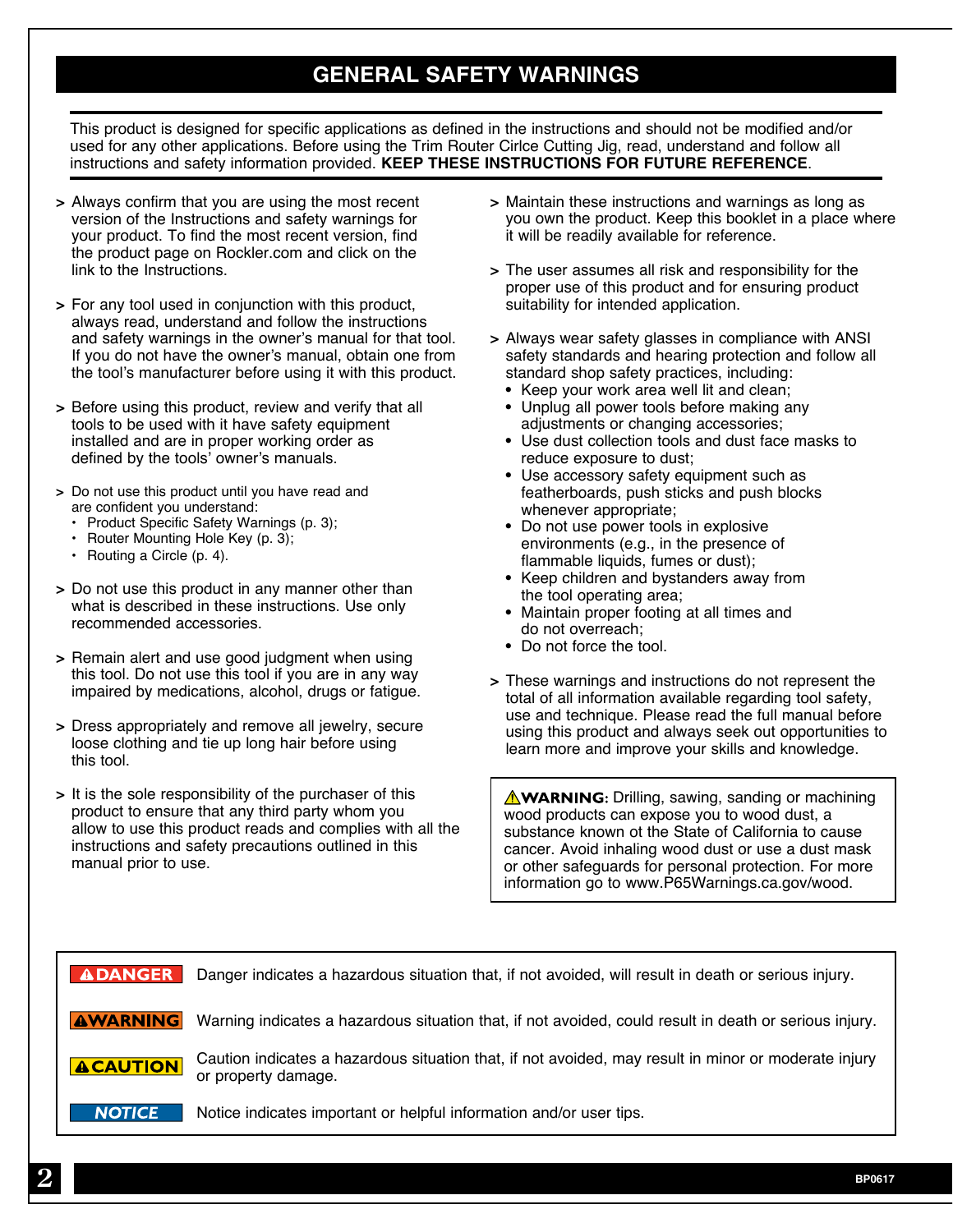#### **AWARNING PRODUCT SPECIFIC SAFETY WARNINGS**

- **>** Your router must be unplugged while attaching the Trim Router Circle Cutting Jig and while making any adjustments.
- **>** Properly secure your workpiece before attempting to make a cut.
- **>** Do not attempt to make the full depth of cut in one pass. Make several passes removing small increments of material each time.
- **>** Maintain awareness of the router bit at all times while cutting.